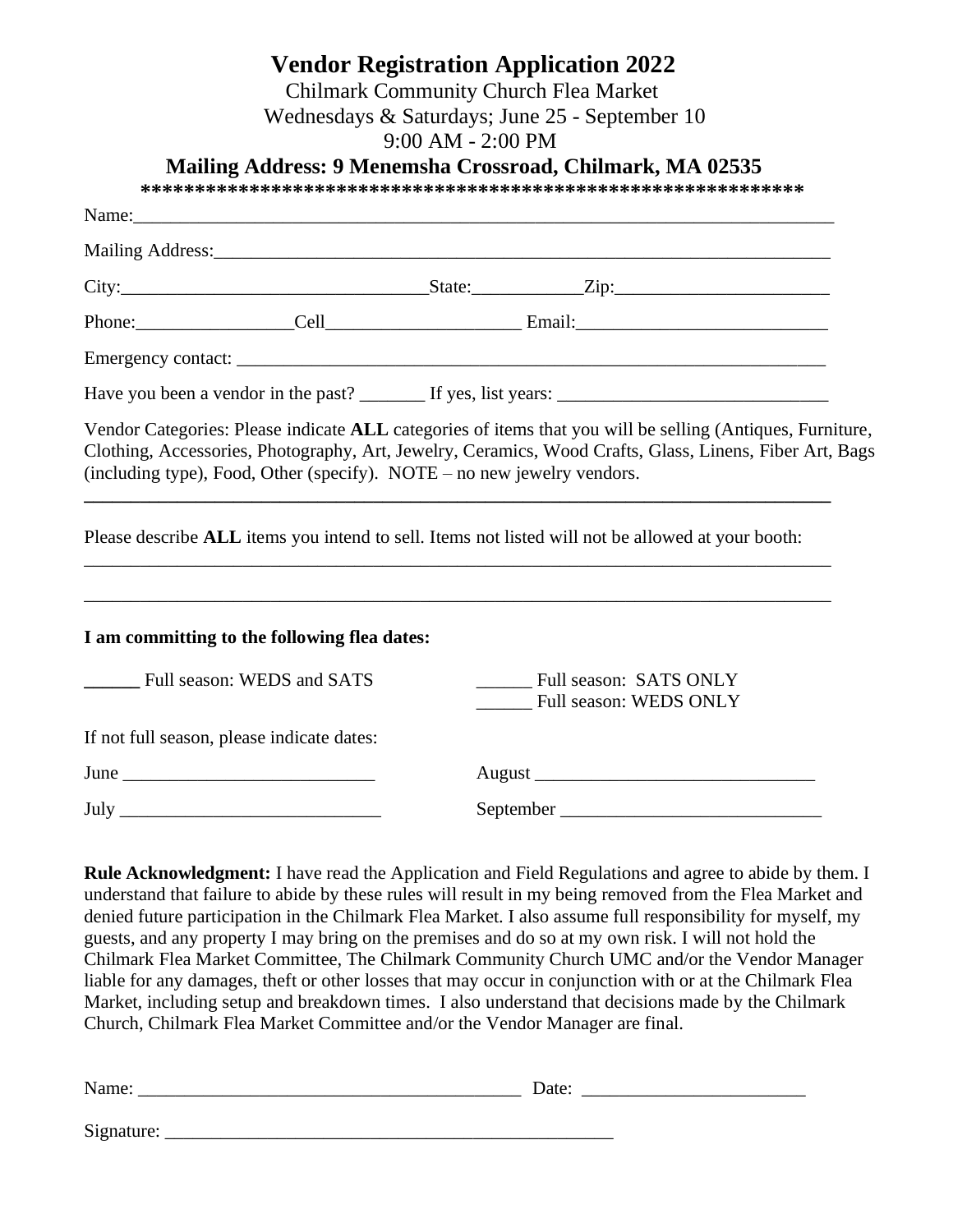### **2022 CHILMARK FLEA MARKET**

# **APPLICATION RULES AND INFORMATION**

**Application Fee:** There is a \$50 **non-refundable** application fee for each participating vendor. Please include your check made out to Chilmark Church and signed application **by March 31, 2022.** Mail to: **Chilmark Community Church; 9 Menemsha Crossroad, Chilmark MA 02535**. No hand delivered applications will be accepted.

**Notification:** Vendors will be notified by the Chilmark Flea Committee on or before **May 1** whether their application has been accepted. Please note that we typically receive many more applications than the number of spaces on the field and the Chilmark Flea Committee will make vendor selections that are in the best interest of the Flea Market.

**Wait List:** We will maintain a wait list for vendors who were unable to secure a space for the season. You will be contacted by the Vendor Manager if a space becomes available.

**Food Vendors:** A current copy of your Board of Health Certificate(s) is required with your application.

**Subletting**: We do NOT allow vendors to sublet their space. **Do not offer your space to another vendor in your absence.**

**Vendor Wares and Behavior:** Wares and behavior of all vendors and their guests must be deemed suitable and acceptable by the Chilmark Community Church UMC, the Chilmark Flea Market Committee and/or the Vendor Manager.

**NO Vendor** can claim an **EXCLUSIVE** on the selling of **MANUFACTURED** items. Please include **ALL**  wares that you will be selling on this application, including items **you may be selling for others**. This allows us to place vendors, with similar items, accordingly on the field. Failure to do so will result in ejection from the Flea.

#### **Contact Info:**

**Church Mailing Address:** 9 Menemsha Crossroad, Chilmark, MA 02535

**Chilmark Flea Market Location:** 142 North Rd, Chilmark, MA. Please note that this is a privatelyowned field located across from the old schoolhouse and gas pump, between Tabor House Rd, and Tea Lane. Please be respectful of the neighbors and the Landlord's property.

**Flea Market email** [chilmarkflea@gmail.com](mailto:chilmarkflea@gmail.com)

**Vendor Manager Cell:** 774-563-0016